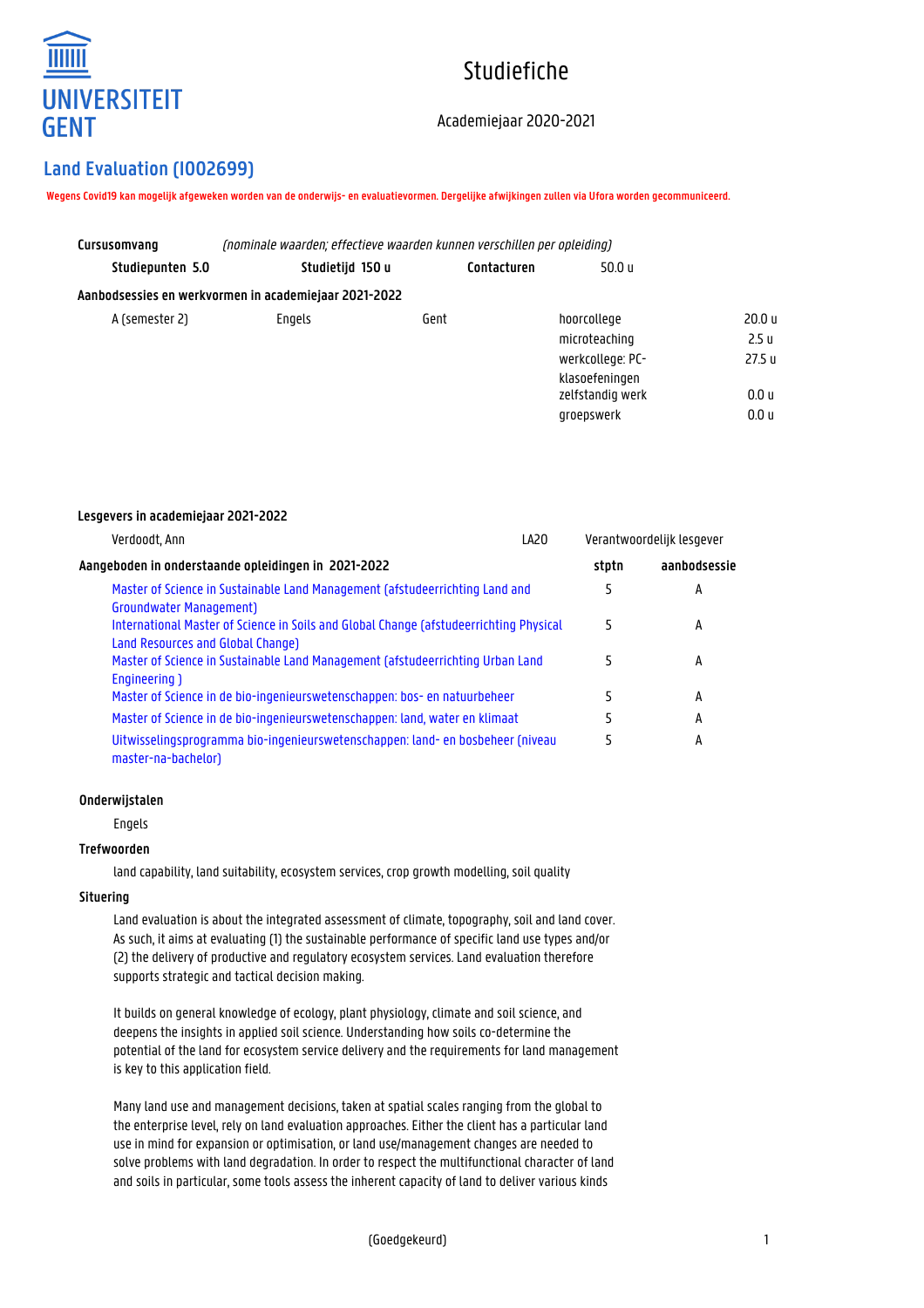of ecosystem services, before taking land use decisions.

Land evaluation entails many different land uses and is applied in various natural and manmade ecosystems.

#### **Inhoud**

Students learn how to use the land evaluation terminology and concepts and how to judge and apply a number of existing tools. Interpretation of results is oriented towards land use planning, land consolidation, yield forecasts and soil protection policies at local and regional scales. The following aspects will be addressed:

- Origin, terminology, principles of land evaluation
- Land capability classifications
- Land suitability classifications
- Ecosystem services assessments (existing tools + application in an urban context)
- Crop growth modelling
- Soil quality assessment
- Dealing with uncertainty in land evaluation
- Land evaluation and climate change

#### **Begincompetenties**

The student

- has insight in the composition of soils, can explain the behaviour of soils on the basis of their • physico-chemical properties, and understands classification of soils on a basic level.
- has basic knowledge of meteorological processes.
- knows the plant physiological processes photosynthesis, respiration, transpiration, water and • nutrient uptake.
- can perform spatial analyses using GIS software on digital maps representing vector and • raster data structures

#### **Eindcompetenties**

- 1 Correctly use the specific terminology and principles in land evaluation techniques when communicating with experts.
- 2 Explain the selection and evaluation of different land characteristics or soil quality indicators as they are used in existing land evaluation techniques.
- 3 Critically evaluate the basic concepts, advantages/disadvantages, and output quality of existing land evaluation techniques, and use this to decide upon their applicability
- 4 Apply existing land evaluation techniques to evaluate land suitability, ecosystem service delivery or soil quality
- 5 Judge the environmental and socio-economical uniqueness of each land evaluation study, and translate it into adapted land evaluation techniques.
- 6 Integrate soil degradation and climate change scenarios with land suitability assessment in a **GIS environment**
- 7 Display interests, insights and a critical attitude in/towards recent evolutions in land evaluation technologies and applications
- 8 Report and communicate (own) land evaluation research methods and results clearly, unambiguously, soundly, and critically
- 9 Collaborate with fellow students in a (interdisciplinary) team to solve land evaluation assignments

## **Creditcontractvoorwaarde**

Toelating tot dit opleidingsonderdeel via creditcontract is mogelijk mits gunstige beoordeling van de competenties

# Examencontractvoorwaarde

Dit opleidingsonderdeel kan niet via examencontract gevolgd worden

# **Didactische werkvormen**

Hoorcollege, microteaching, werkcollege: PC-klasoefeningen

#### **Toelichtingen bij de didactische werkvormen**

A microteaching session will be organised during which the groups present a scientific paper of their own interest (related to land evaluation) to the class.

#### **Leermateriaal**

An English syllabus will be made available during the first lectures, downloadable from Minerva. There are no obligatory handbooks. During the course of the lectures, an electronic version of the slides will be deposited at the Minerva site.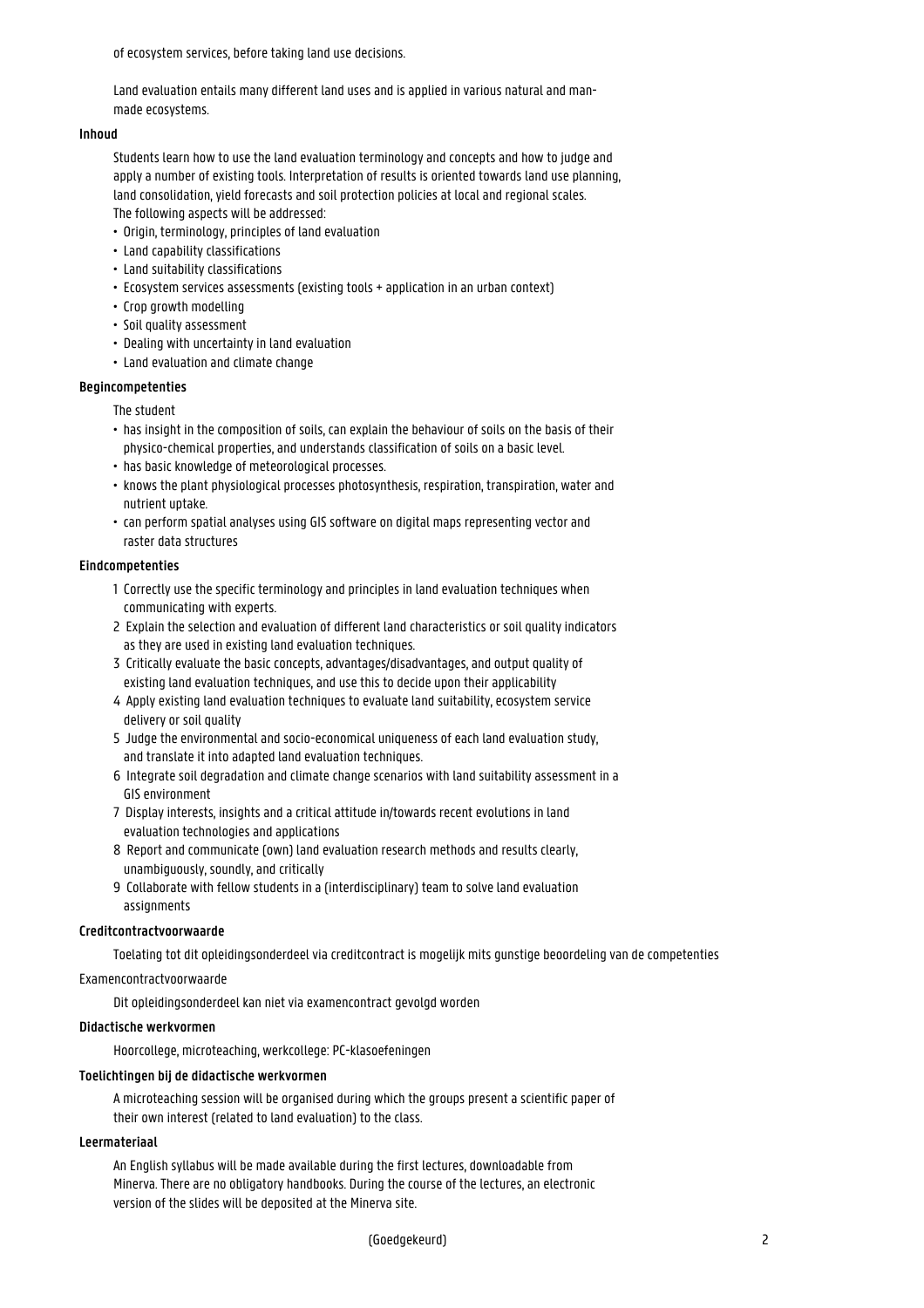#### **Referenties**

- UNEP (2016). Unlocking the sustainable potential of land resources: evaluation systems, strategies and tools. A report of the working group on land and soils of the international resource panel.
- Hewitt A., Dominati E., Webb T., Cuthill T. (2015). Soil natural capital quantification by the • stock adequacy method. Geoderma 241–242 (2015) 107–114
- Nguyen, T.T., Verdoodt, A., Tran, V.Y., Delbecque, N., Tran, T.C., and Van Ranst, E. (2015). • Design of a GIS and Multi-criteria Based Land Evaluation Procedure for Sustainable Land- • use Planning at the Regional Level. Agriculture Ecosystems & Environment 200: 1–11.
- Constantini, E.A.C. (2009). Manual of Methods for Soil and Land Evaluation. Science Publishers.
- FAO (2007). Land evaluation. Towards a revised framework. FAO Land and Water Discussion paper n°6. FAO, Rome. [\(http://www.fao.org/NR/lman/abst/lman\\_070601\\_en.htm\)](http://www.fao.org/NR/lman/abst/lman_070601_en.htm)
- Lehmann, A., David, S., Stahr, K. (2006). TUSEC Technique of urban soil evaluation in city • regions – a method for the assessment of natural and anthropogenic soils. Hohenheim.
- FAO (2003). Global agro-ecological assessment for agriculture in the twenty-first century • (CD-ROM). FAO Land and Water Digital Media Series n° 21, FAO, Rome. (http://www.fao. • org/ag/agl/agll/gaez/index.htm)
- Verdoodt, A. and Van Ranst, E. (2003). A Two-Level Crop Growth Model for Annual Crops. • Ghent University, Laboratory of Soil Science, Ghent (available in library)
- Sys, C., Van Ranst, E., Debaveye, J. and Beernaert, F. (1991, 1993). Land Evaluation. Part I, II and III, Agricultural Publ. N° 7, ABOS, Brussels (being revised)

#### **Vakinhoudelijke studiebegeleiding**

Personal coaching before and after the lectures and during the guided exercises. Feedback about the corrected applications during the guided exercises.

# **Evaluatiemomenten**

periodegebonden en niet-periodegebonden evaluatie

#### **Evaluatievormen bij periodegebonden evaluatie in de eerste examenperiode**

Schriftelijk examen met open vragen

### **Evaluatievormen bij periodegebonden evaluatie in de tweede examenperiode**

Schriftelijk examen met open vragen

#### **Evaluatievormen bij niet-periodegebonden evaluatie**

Mondeling examen, werkstuk, vaardigheidstest, peer-evaluatie, verslag

#### **Tweede examenkans in geval van niet-periodegebonden evaluatie**

Examen in de tweede examenperiode is niet mogelijk

#### **Toelichtingen bij de evaluatievormen**

The period aligned written examination (closed book) comprises theoretical questions with more emphasis on general comprehension of the basic principles, boundary conditions, and scope of application of the different land evaluation tools than on encyclopaedic knowledge, as well as questions that check the students individual understanding of the practicals.

During the course of the semester, students have to submit group reports. Deadlines for submission need to be strictly respected. Four aspects will be evaluated:

- the acquired skills, evaluating to what extent calculations, software were correctly done/used,
- the ability to critically and thoroughly analyse specific cases, come to integrated conclusions (assignment),
- the group dynamics (planning, tasks, individual contributions summarised in a report), and
- an assessment on your performance and growth as team member in different roles by your peers.

Each student is held responsible for the timely submission and reporting of a part of the practicals. Each student is expected to contribute to all practicals and group reports. The group members can organise themselves and agree upon a fair task distribution (reflected in the reports). Through peer assessment they help each other in understanding and exploiting/correcting their strengths and weaknesses when working in a team.

At the end of the semester, students will present the scientific paper of their interest to the fellow students. Each student contributes by presenting part of the paper, and participating in question and answer sessions (oral examination, participation) during a microteaching